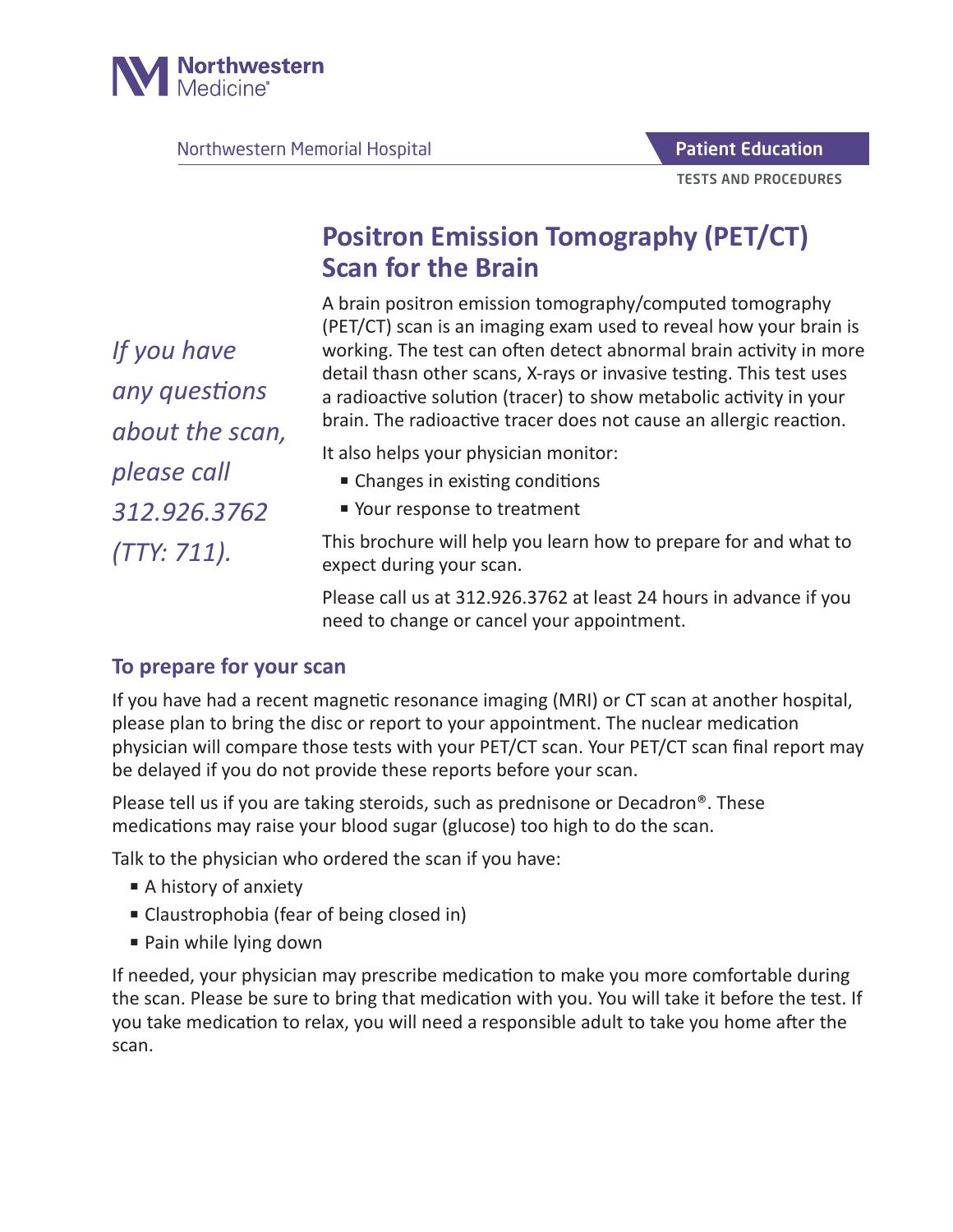#### *If you have diabetes*

Before having this test, it is important to have your blood glucose well controlled. Your blood glucose must be less than 150 mg/dL for the test to be done. If you take medications for your diabetes, take them as follows:

- You may take pills for diabetes with plain water the morning of your scan.
- Do not take insulin within 4 hours of your appointment.

If you have questions, please call the Nuclear Medication Department at 312.926.3016.

#### *At home*

- Do not exercise or do any strenuous activity for 24 hours before your scan.
- Do not eat or drink 4 hours before your scan. This includes food, flavored water, chewing gum and mints. You may have plain water.

Plan to arrive 15 minutes before your appointment time. Be sure to bring:

- Your physician's written order for the test if one was given to you
- A list of your allergies
- A list of all your current medications (prescription, over-the-counter and herbal)
- Photo ID
- Medical insurance information
- Medicare card (Medicare patients only)

## **Arrival**

Come to the Northwestern Memorial Hospital Nuclear Medication Department on the 8th floor Galter Pavilion, 251 East Huron Street, Chicago.

Parking is available for patients and visitors in the garage at 222 East Huron Street, across from Feinberg and Galter pavilions. For a discounted rate, please bring your parking ticket with you. You can validate your ticket at the Customer Service Desk on the 1st or 2nd floor of Feinberg and Galter pavilions.

You will need to remove any loose or hanging jewelry, such as necklaces, earrings, rings or watches. You will need to remove any other metal objects from your hair and any piercings.

## **Before the scan**

Our staff may check your blood glucose by pricking your finger. Your blood glucose will need to be well controlled and less than 150 mg/dL for the scan to be done.

Please let the staff know if you think you might be pregnant or are breastfeeding. If so, we may need to follow special guidelines before the scan.